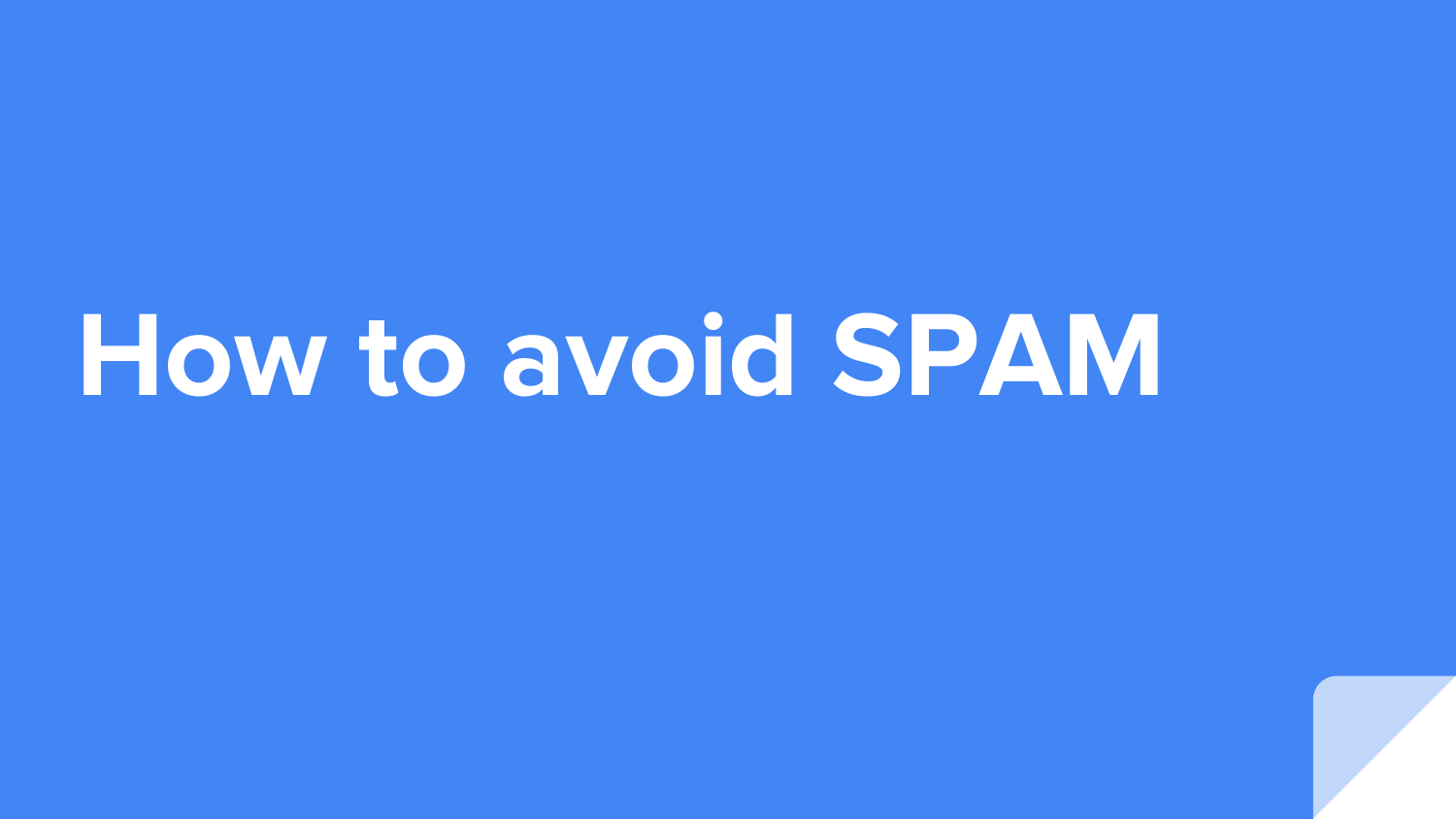Spam filters consider a long list of criteria when judging the spamminess of an email. They'll weigh each factor and add them up to assign a spam score, which helps determine whether an email will pass through the filter. If the score exceeds a certain threshold, your email will get flagged as spam and go straight to the junk folder.

Each spam filter functions a bit differently, though, and "passing" scores are typically determined by individual server administrators. This means that an email could pass through Spam Filter A without issue, but get flagged by Spam Filter B.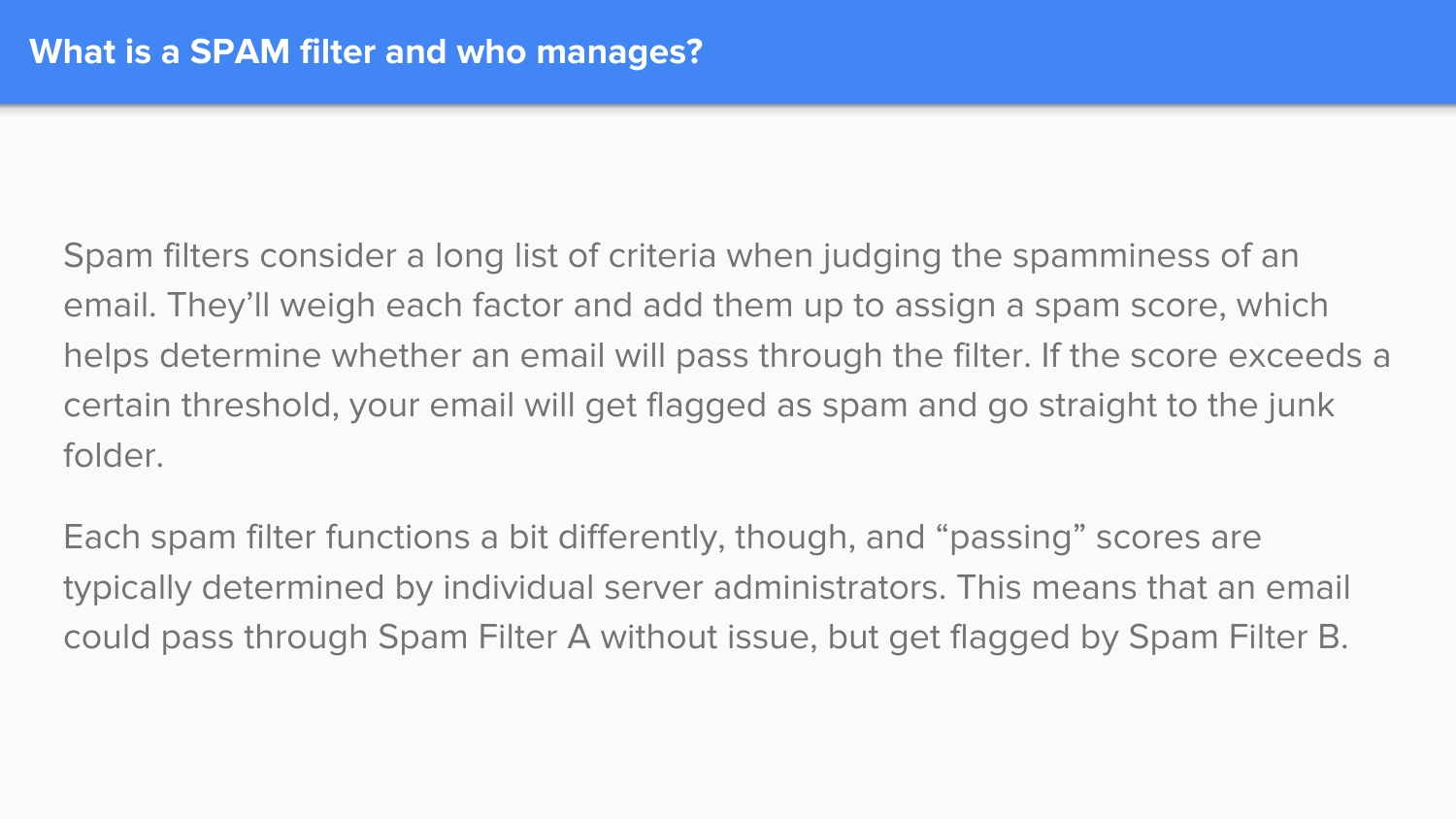#### **What factors contribute to SPAM score?**

- Relationship with subscriber
- Reputation of IP address and sender domain
- Quality of email subject line, teaser, and content
- Quality and safety of links in email
- Presence or absence of images
- Ratio of images to text and links to text
- $\bullet$  Inclusion of text version of email
- AND THE LIST KEEPS GROWING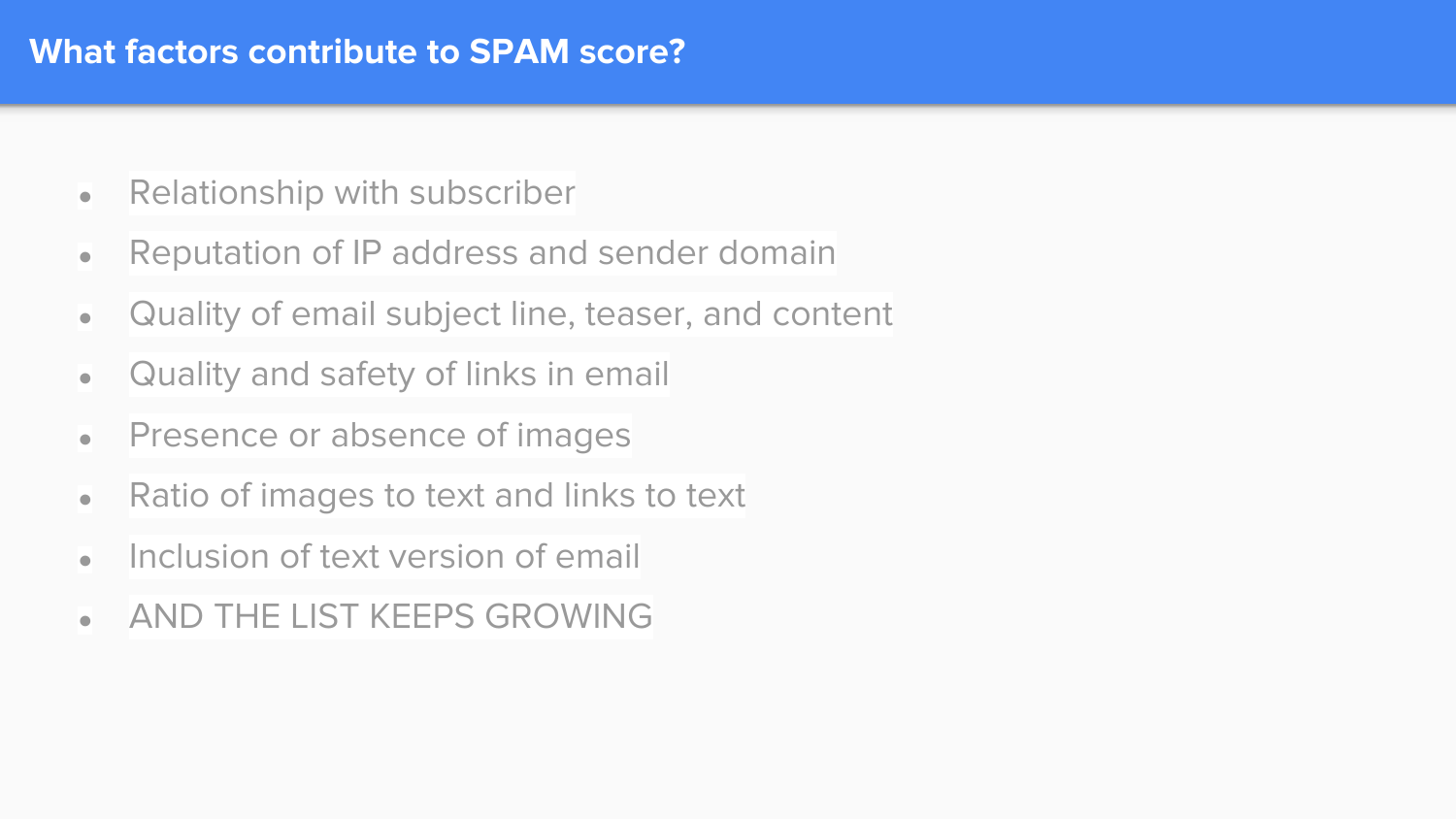#### **Content - do's and don'ts!**

- DON'T USE ALL CAPS IN YOUR SUBJECT LINE
- Don't use exclamation points!!!!!!!!
- Don't use video, Flash, or JavaScript within your email
	- Avoid large attachments and certain attachment types suchas .exe, .zip, .swf, etc.
- Don't embed forms in your emails
- Don't use spam trigger words and phishing phrases (WIN, Free!, Viagra)
- Maintain a good text to image ratio don't use an overwhelming number of images, or huge images
- Avoid Click Tracking unless you know you're whitelisted
- Clean your list using tools like Kickbox.io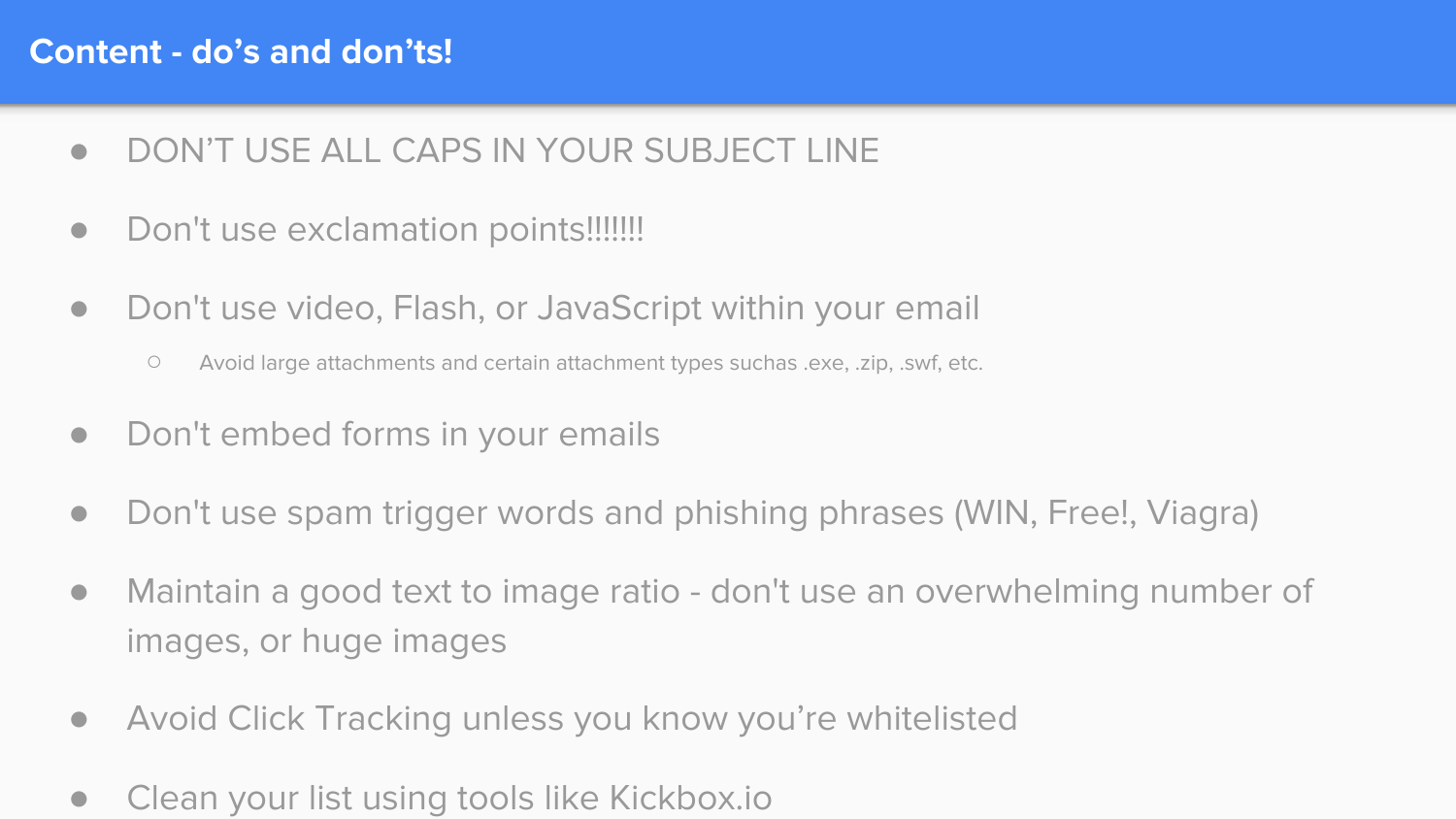### **Tools to Use**

- Blacklist Checkers tells you if your mail server IP is listed on any popular Spam Blacklists
	- https://www.senderscore.org/blacklistlookup/
	- http://mxtoolbox.com/blacklists.aspx
	- http://www.dnsstuff.com/docs/ip4r/
- Check the content of your emails How spammy does my email look?
	- http://info.contactology.com/check-mqs
	- http://www.mail-tester.com/

| blacklist:outreach.jo                                                                                               | <b>Monitor This</b>  |        |            | $\mathbb C$ blacklist |  |  |
|---------------------------------------------------------------------------------------------------------------------|----------------------|--------|------------|-----------------------|--|--|
| Checking outreach.io which resolves to 54.192.98.117 against 107 known blacklists<br>Listed 0 times with 0 timeouts |                      |        |            |                       |  |  |
|                                                                                                                     | <b>Blacklist</b>     | Reason | <b>TTL</b> | ResponseTime          |  |  |
| OOK                                                                                                                 | <b>BSB Domain</b>    |        |            | 57                    |  |  |
| $\bullet$ OK                                                                                                        | ivmURI               |        |            | 74                    |  |  |
| $\bullet$ OK                                                                                                        | <b>SEM FRESH</b>     |        |            | 56                    |  |  |
| $\bullet$ OK                                                                                                        | <b>SEM URI</b>       |        |            | 53                    |  |  |
| $\bullet$ OK                                                                                                        | <b>SEM URIRED</b>    |        |            | 54                    |  |  |
| OOK                                                                                                                 | SORBS RHSBL BADCONF  |        |            | 74                    |  |  |
| $\bullet$ OK                                                                                                        | SORBS RHSBL NOMAIL   |        |            | 74                    |  |  |
| $\bullet$ OK                                                                                                        | Spamhaus DBL         |        |            | 74                    |  |  |
| $\bullet$ OK                                                                                                        | SURBL multi          |        |            | 155                   |  |  |
| $\bullet$ OK                                                                                                        | <b>URIBL</b> multi   |        |            | 74                    |  |  |
| $\sim$                                                                                                              | $\ddot{\phantom{1}}$ |        |            | $-10$                 |  |  |

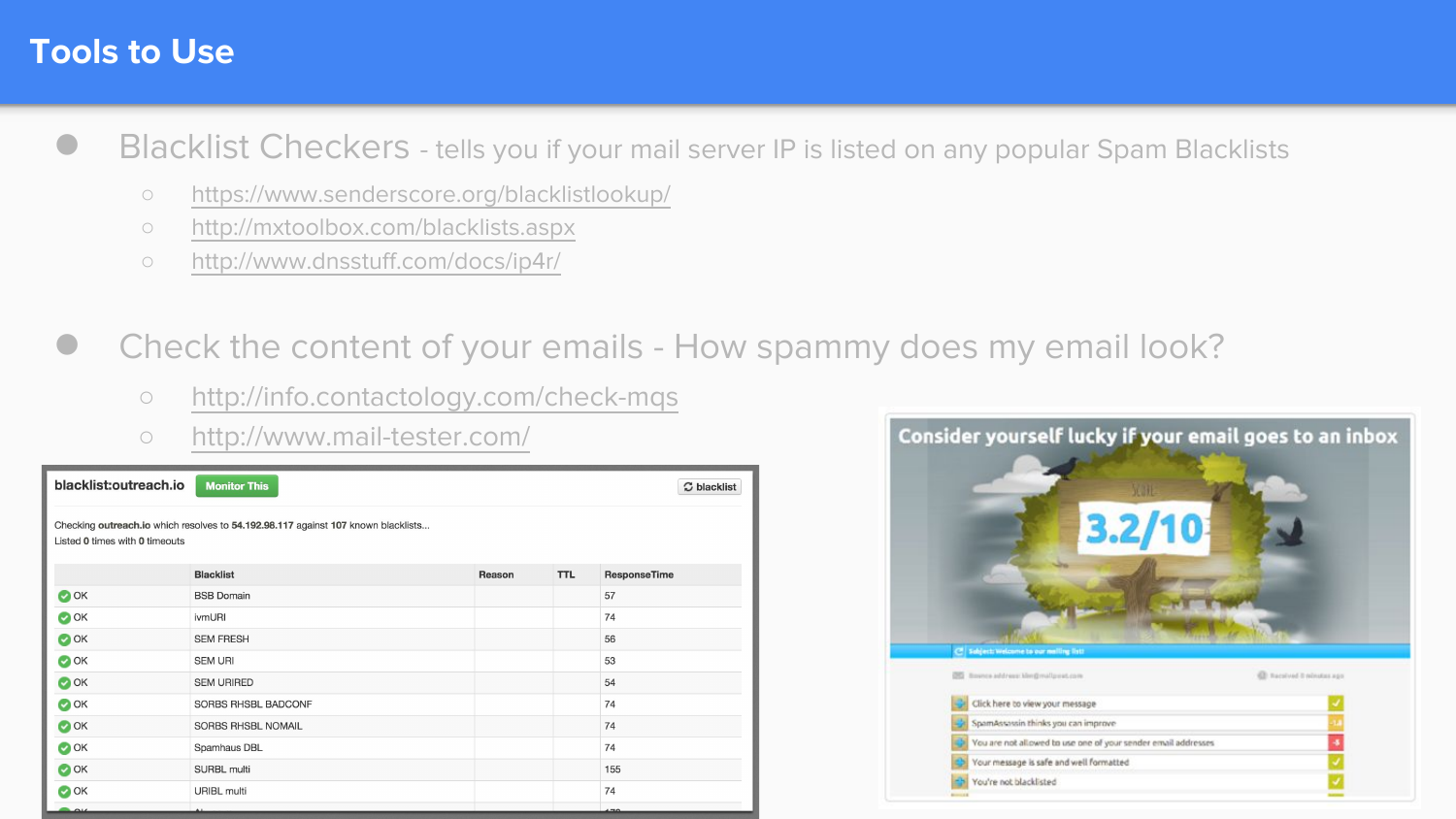- **Domain Level Throttling**
- **Ability to Disable Link Tracking**
- **Domain Level Safety Settings**
- **Hard Bounce Limits lockout** rogue users for 24 hours
- Require unsubscribe links

#### **Settings**

150

Maximum emails a prospect can be sent per day:

Maximum emails a prospect can be sent per week:

Maximum emails a domain can be sent per day:

Disable link click tracking

Disable open tracking

#### **SAFETY SETTINGS**

Hide emails and email activity for prospects who have an email address matching: \*@gmail.com - any email ending with @gmail.com wes@\*  $-$  any email starting with wes@ "wes" - any email including wes

1 email per line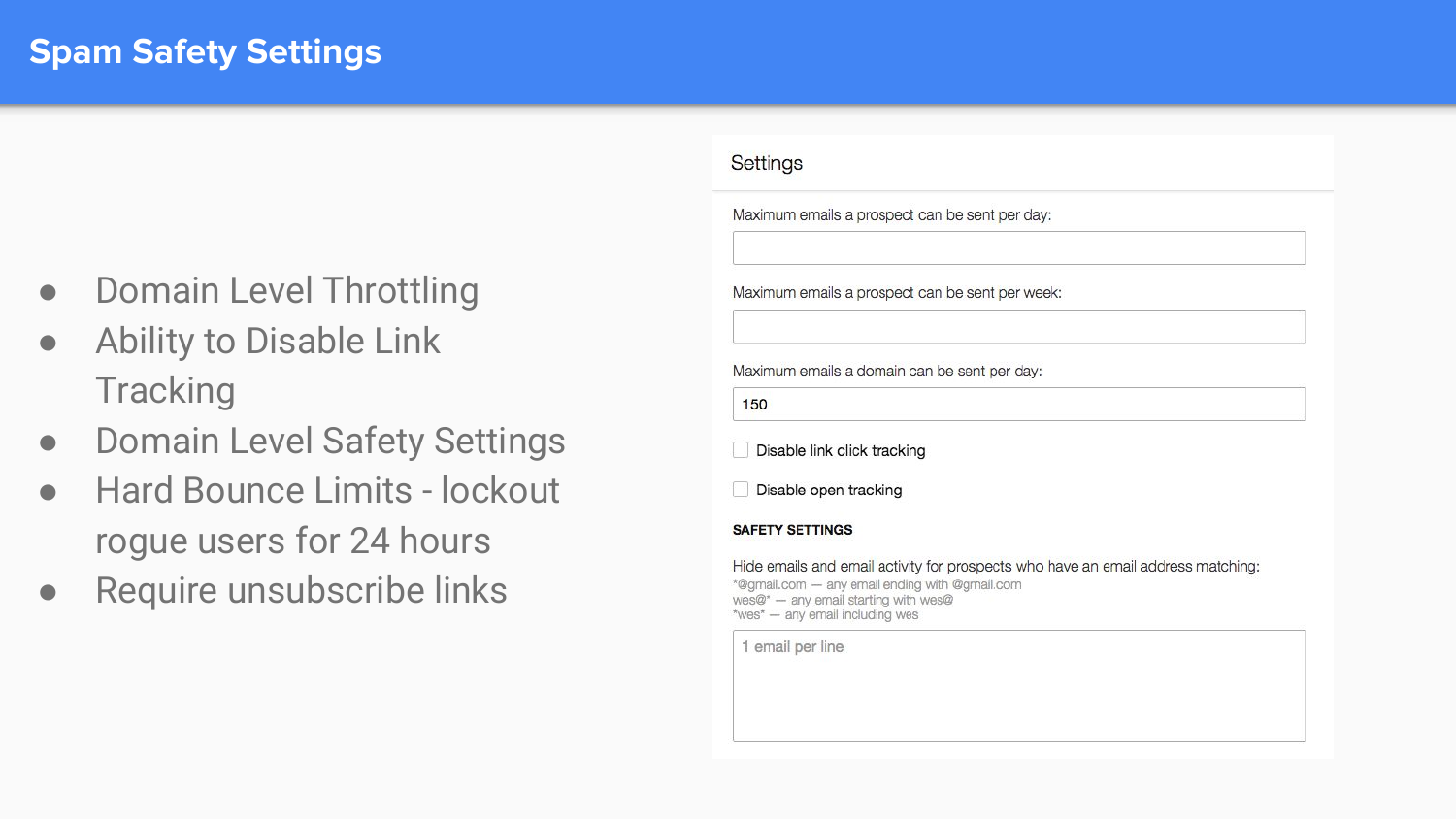| outreach                           |                                                                                                                                                                                                                                                                                                                                                                                                                             | <b>Sequences</b>     |                            | <b>Mid Market Accounts</b>      |                                        |                                   |                                     |                              | Q Search                          |                    | EC<br>ч                   |
|------------------------------------|-----------------------------------------------------------------------------------------------------------------------------------------------------------------------------------------------------------------------------------------------------------------------------------------------------------------------------------------------------------------------------------------------------------------------------|----------------------|----------------------------|---------------------------------|----------------------------------------|-----------------------------------|-------------------------------------|------------------------------|-----------------------------------|--------------------|---------------------------|
| $\circ$<br>360° View               |                                                                                                                                                                                                                                                                                                                                                                                                                             |                      | Overview                   | Emails<br>Prospects             | Calls                                  | Settings<br>Tasks                 |                                     |                              | C                                 | + Add Step         | $\equiv$<br>۰             |
| <b>警</b> Prospects                 | $\begin{picture}(220,20) \put(0,0){\dashbox{0.5}(5,0){ }} \thicklines \put(0,0){\dashbox{0.5}(5,0){ }} \thicklines \put(0,0){\dashbox{0.5}(5,0){ }} \thicklines \put(0,0){\dashbox{0.5}(5,0){ }} \thicklines \put(0,0){\dashbox{0.5}(5,0){ }} \thicklines \put(0,0){\dashbox{0.5}(5,0){ }} \thicklines \put(0,0){\dashbox{0.5}(5,0){ }} \thicklines \put(0,0){\dashbox{0.5}(5,0){ }} \thicklines \put(0,0){\dashbox{0.5}(5$ | Prospect Overview    |                            |                                 |                                        |                                   |                                     |                              |                                   |                    | $\underline{\text{Id}}$   |
| 圓<br>Accounts                      | $\begin{picture}(220,20) \put(0,0){\dashbox{0.5}(5,0){ }} \thicklines \put(0,0){\dashbox{0.5}(5,0){ }} \thicklines \put(0,0){\dashbox{0.5}(5,0){ }} \thicklines \put(0,0){\dashbox{0.5}(5,0){ }} \thicklines \put(0,0){\dashbox{0.5}(5,0){ }} \thicklines \put(0,0){\dashbox{0.5}(5,0){ }} \thicklines \put(0,0){\dashbox{0.5}(5,0){ }} \thicklines \put(0,0){\dashbox{0.5}(5,0){ }} \thicklines \put(0,0){\dashbox{0.5}(5$ | 5,157<br>Prospects   | 22<br>Active               | 5<br>Paused                     | 0.1%<br>Bounced                        | 7.1%<br>Opted Out                 | 4,784<br>Finished                   | 16%<br>Replied               | 84%<br>No Reply                   | 1,925<br>Called    | 4,815<br>Delivered        |
| ₩<br>Tasks                         | $\begin{picture}(220,20) \put(0,0){\dashbox{0.5}(5,0){ }} \thicklines \put(0,0){\dashbox{0.5}(5,0){ }} \thicklines \put(0,0){\dashbox{0.5}(5,0){ }} \thicklines \put(0,0){\dashbox{0.5}(5,0){ }} \thicklines \put(0,0){\dashbox{0.5}(5,0){ }} \thicklines \put(0,0){\dashbox{0.5}(5,0){ }} \thicklines \put(0,0){\dashbox{0.5}(5,0){ }} \thicklines \put(0,0){\dashbox{0.5}(5,0){ }} \thicklines \put(0,0){\dashbox{0.5}(5$ | Email Overview       |                            |                                 |                                        |                                   |                                     |                              |                                   |                    | $\underline{\text{Int}}$  |
| $\Omega$<br>Outbox                 | $\begin{picture}(220,20) \put(0,0){\dashbox{0.5}(5,0){ }} \thicklines \put(0,0){\dashbox{0.5}(5,0){ }} \thicklines \put(0,0){\dashbox{0.5}(5,0){ }} \thicklines \put(0,0){\dashbox{0.5}(5,0){ }} \thicklines \put(0,0){\dashbox{0.5}(5,0){ }} \thicklines \put(0,0){\dashbox{0.5}(5,0){ }} \thicklines \put(0,0){\dashbox{0.5}(5,0){ }} \thicklines \put(0,0){\dashbox{0.5}(5,0){ }} \thicklines \put(0,0){\dashbox{0.5}(5$ |                      |                            |                                 |                                        |                                   |                                     |                              |                                   |                    |                           |
| J<br>Calls                         | $\begin{picture}(120,20) \put(0,0){\dashbox{0.5}(120,0){ }} \thicklines \put(0,0){\dashbox{0.5}(120,0){ }} \thicklines \put(0,0){\dashbox{0.5}(120,0){ }} \thicklines \put(0,0){\dashbox{0.5}(120,0){ }} \thicklines \put(0,0){\dashbox{0.5}(120,0){ }} \thicklines \put(0,0){\dashbox{0.5}(120,0){ }} \thicklines \put(0,0){\dashbox{0.5}(120,0){ }} \thicklines \put(0,0){\dashbox{0.5}(120,0){ }} \thicklines$           | 19,024<br>Deliveries | 26%<br>Opens               | 3.7%<br>Replies                 | 8.7%<br>Positive Replies               | 33%<br>Neutral Replies            | 21%<br>Negative<br>Replies          | 9.6%<br><b>Bounces</b>       | 2.1%<br>Opt Outs                  |                    |                           |
| ∢<br><b>Sequences</b><br>Prospects | $\begin{picture}(20,20) \put(0,0){\dashbox{0.5}(5,0){ }} \thicklines \put(0,0){\dashbox{0.5}(5,0){ }} \thicklines \put(0,0){\dashbox{0.5}(5,0){ }} \thicklines \put(0,0){\dashbox{0.5}(5,0){ }} \thicklines \put(0,0){\dashbox{0.5}(5,0){ }} \thicklines \put(0,0){\dashbox{0.5}(5,0){ }} \thicklines \put(0,0){\dashbox{0.5}(5,0){ }} \thicklines \put(0,0){\dashbox{0.5}(5,0){ }} \thicklines \put(0,0){\dashbox{0.5}(5,$ | Call Overview        |                            |                                 |                                        |                                   |                                     |                              |                                   |                    | $\underline{\text{[dd]}}$ |
| Ռ<br>Templates                     | $\begin{picture}(220,20) \put(0,0){\dashbox{0.5}(5,0){ }} \thicklines \put(0,0){\dashbox{0.5}(5,0){ }} \thicklines \put(0,0){\dashbox{0.5}(5,0){ }} \thicklines \put(0,0){\dashbox{0.5}(5,0){ }} \thicklines \put(0,0){\dashbox{0.5}(5,0){ }} \thicklines \put(0,0){\dashbox{0.5}(5,0){ }} \thicklines \put(0,0){\dashbox{0.5}(5,0){ }} \thicklines \put(0,0){\dashbox{0.5}(5,0){ }} \thicklines \put(0,0){\dashbox{0.5}(5$ | 3,513<br>Calls       | 70%<br>Call - No<br>Answer | 19%<br>Call - Left<br>Voicemail | 1.3%<br>Call - Answered<br>- WRONG POC | 1.7%<br>Call - Correct<br>Connect | 0.1%<br>Call - Meeting<br>Scheduled | 0.7%<br>Call - Bad<br>Number | 0.1%<br>Call - Call back<br>later | 7.5%<br>Not Logged |                           |
| <b>III</b> Reports                 |                                                                                                                                                                                                                                                                                                                                                                                                                             |                      |                            |                                 |                                        |                                   |                                     |                              |                                   |                    |                           |